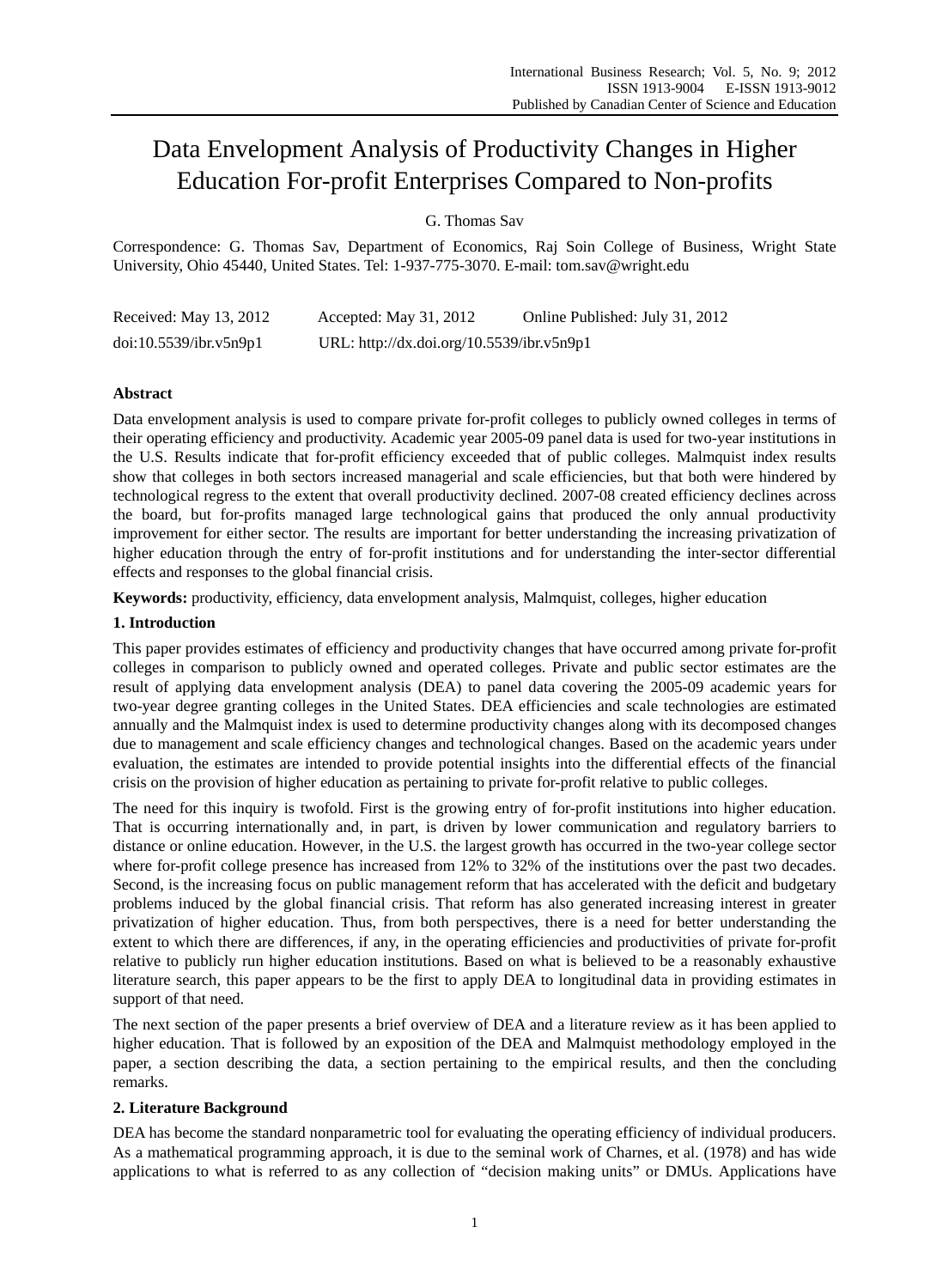included inquiries into the efficiencies of government agencies, for-profit firms, and not-for-profit entities, including educational institutions (Cooper et al., 2004). For the DMU, an efficient unit that is "best" is determined and employed as an efficiency benchmark. A DMU is then inefficient if the benchmark uses less input to produce the same output or produces more output with the same input. Efficiency indexes or scores range from 0 to 1 or 100% efficient. Using longitudinal or panel data observations, the Malmquist (1953) index defined by Caves et al. (1982) can be employed to determine productivity changes over time. Indexes below unity represent productivity regress while those above unity demonstrate productivity gains. It is also possible to decompose total productivity change into that part due to technical changes, size or scale efficiency changes, and changes that can be attributed to management.

A literature search revealed that there are only three longitudinal or panel data studies of higher education using DEA. Based on cross section data, there appears to be another fourteen studies. Overall, these studies are relatively new and in number they pale in comparison to the hundreds of DEA applications to other industries. The bulk of that literature, as well as the methodological developments of DEA are well documented elsewhere, including, e.g., Cooper (2004), Cook and Zhu (2008), and Johnes (2004). For present purposes, the focus remains with the DEA studies applied to higher education.

The three panel data studies related to higher education are, by far, the new comers to the DEA higher education literature: the three appeared in 2007, 2008, and 2009. The major panel data thrust of each study is to estimate university productivity changes over time using the Malmquist index. Castano and Cabanda (2007) examine 59 Philippine universities over five academic years, 1999-2003. They find productivity changes ranging from approximately 0.93 to 1.30 and, therefore, some universities showing productivity regress of 7% and other showing productivity improvements of 30%. The average productivity gain was on the order of only 0.2%. Worthington and Lee (2008) study a smaller sample of 35 Australian universities over nearly the same academic years but include one more year for a total of 1998-2003. Over that six year period, Australian universities reportedly generated productivity changes in the narrower range of -1.8% to 13%. Relative to the Philippine sample, Australian universities experienced greater average mean productivity improvement of 3.3%. The most recent study by Agasisti and Johnes (2009) covers four academic years 2001-04 and includes 57 Italian and 127 English universities. The study did not provide productivity ranges. The estimated mean university productivity gains for each country, however, significantly outstripped both the Philippine and Australian universities. The average productivity gains were 9.4% per annum in Italy and 8.5% per annum in England.

The remainder of the higher education DEA studies use cross sectional data and, therefore, are more limited in scope in that they provide efficiency estimates but cannot provide estimates of productivity changes. In addition, eight of the studies are focused at specific university departments or program offerings rather than the university as the DMU. For example, Beasley (1990) examines the efficiency of chemistry and physics departments within 52 United Kingdom universities in the 1986 (i.e., 1986-87) academic year. Beasley (1995) used the same data to offer extensions of his earlier work. Stern et al. (1994) apply DEA to 21 different departments for 1988 at the Ben Gurion University. The study by Cobert et al. (2000) is a 1997 cross section of 24 MBA programs in the U.S. Other investigations include a sample of 18 research units at the Helsinki school of economics (Korhonen et al., 2001), 118 university libraries in the U.S. (Reichmann, 2004), the efficiency of the central administration in 108 United Kingdom universities (Casu & Thanassoulis, 2006), and more than 950 departments housed in 12 Austrian universities in both 2000-01 and 2001-02 academic years (Leitner et al., 2007). Given the diversity of these studies, it is not surprising that there exists a wide range of efficiency estimates; aside from the 100% efficiency scores, the minimum efficiency scores ranged from 18% to 92%.

The other seven cross section studies utilize the university as opposed to the department as the DMU. The study by Ahn et al. (1988) sampled 161 U.S. doctoral granting universities for the 1984-85 academic year and found operating efficiency scores ranging from 0.62 to 1.0. In contrast, Breu et al. (1994) selection of the 25 top ranked 1992 U.S. national universities produced a minimum efficiency score of only 87%. Athannassapoulos and Shale (1997) and Glass et al. (2006) report substantially different efficiency scores among their samples of United Kingdom universities; the range being 0.37-1.0 for 52 universities during the 1992 academic year and 0.14-1.0 for 98 universities operating in the 1996 academic year, respectively. According to Avkiran (2001), the 36 sampled Australian universities appear more efficient with a 0.82-1.0 efficiency range during 1995-96. A 1992-93 academic year study of Canadian universities was by McMillan and Chan (2006) provides an efficiency range of 0.55-1.0.

All of these studies use different variables to proxy outputs and inputs, use different academic years, and employ different modeling assumptions. Moreover, from an international perspective there are existing differences in higher education financing and regulatory environments across the different countries. Bolli (2011) is now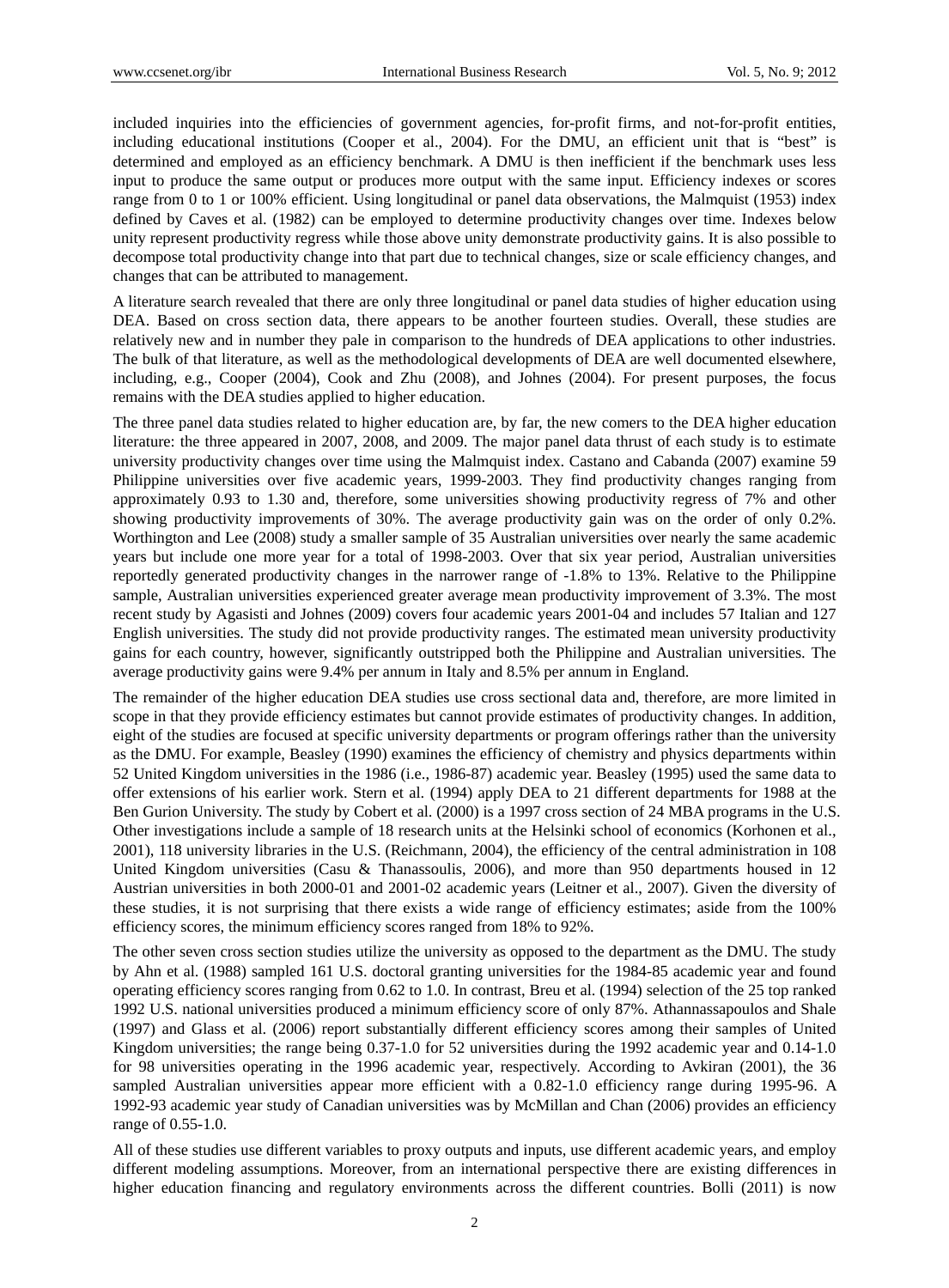producing some international comparisons of university production frontiers. However, the brief review presented here does not suggest that any inter-country conclusions can be derived regarding either operating efficiency or productivity changes. Rather, what the review clearly points out is the absence of any DEA study of the private for-profit sector and, perhaps more importantly, a comparison of productivity changes achieved among DMUs in that sector relative to the publicly owned institutional sector. And as Figueiredo de Franca, et al. (2010) discuss, DEA is applicable to both for-profit and non-profit units. The remainder of this paper proceeds to fill that gap with panel date DEA estimates of efficiency and productivity changes for two-year degree granting for-profit and public colleges in the U.S.

#### **3. Methodology**

In the present paper, DEA is used first to determine university operating efficiencies and second to determine productivity changes. For both, a university's efficiency or productivity can be measured as performance in using inputs to produce outputs. In the general DEA framework of multiple outputs and inputs, the efficiency performance for a DMU can be expressed in ratio form as

$$
\sum_{r=1}^{s} u_r y_{ro} / \sum_{i=1}^{m} v_i x_{io}
$$
 (1)

Here, the evaluated DMU or university as denoted by the "*o*" subscript uses  $x_i$  inputs,  $i=1, ..., m$  in producing  $y_r$ outputs,  $r = 1, \ldots, s$ . The relative importance of inputs and outputs are determined according to the *u* and *v* weights. In this context, it is assumed that universities seek to obtain maximum operating efficiency.

The linear programming problem can be stated as an output-oriented or input-oriented envelopment model. An output-oriented model tends to be more appropriate in cases where resources are in fixed supply, while input-oriented models are better suited for instances in which fixed amounts of outputs need to be produced (Coelli, 1996). In applications to higher education, Agasisti and Johnes (2009) use an output orientation, while McMillan and Chan (2006) use an input-oriented model. However, in experimenting with alternatives, the latter authors find that the results are insensitive to model choice. In addition, as Coelli (1996) points out, both models estimate identical frontiers and, therefore, the same efficient DMUs; only inefficient DMUs could differ between the models. In the present research, it was confirmed that the productivity estimates were essentially identical under both models. Therefore, the output-oriented model was chosen based on the notion that university and college resource constraints tend to be more binding than fixed output targets.

Using standard notation (e.g., Cooper et al., 2004; Cook & Zhu, 2008), the full model for observations on *j*=1, …, *N* universities can be specified as maximizing the following equation (2) subject to the constraints imposed by equations  $(3)$ ,  $(4)$ , and  $(5)$ :

$$
\max_{\phi,\lambda} \phi \tag{2}
$$

$$
\sum_{j=1}^{N} y_{rj} \lambda_j - \phi y_{ro} \ge 0 \qquad r = 1, ..., s
$$
 (3)

$$
x_{i0} - \sum_{j=1}^{N} x_{ij} \lambda_j \ge 0 \qquad i = 1, ..., m \tag{4}
$$

$$
\lambda_j \ge 0 \qquad j = 1, \dots, N \tag{5}
$$

The value  $1/\phi$  represents the technical efficiency score of the *j*th DMU or college and the  $\lambda$ 's are constants. The model assumes colleges operate under constant returns to scale (CRS) technology such that a proportional increase in inputs result in a proportional increase in outputs. This CRS model, also dubbed as CCR as due to Charnes, Cooper, and Rhodes (1978), is appropriate when all DMUs are operating at the long run optimal scale. Relaxing this assumption and allowing for variable returns to scale, VRS, or BCC as due to Banker, Charnes, and Cooper (1984), is accomplished with the requirement that the sum of the lamda equals the value one. Technical efficiencies of colleges under the CRS model will include scale efficiencies and therefore be smaller than technical efficiency estimates under the VRS model.

For a given DMU or college, the resulting technical efficiency score can range from zero to one depending on that college's "distance" from the efficient production frontier. Achieving a point on the frontier results in an efficiency score of one or 100% efficiency. Over time, changes in college operationg efficiencies can alter, for the better or worse, the distance from the frontier. In addition, the frontier can shift due to technological changes, thereby also changing a college's distance. The two effects determine the total productivity change occurring among colleges. Using panel data, productivity changes can be estimated using the Malmquist index (Malmquist,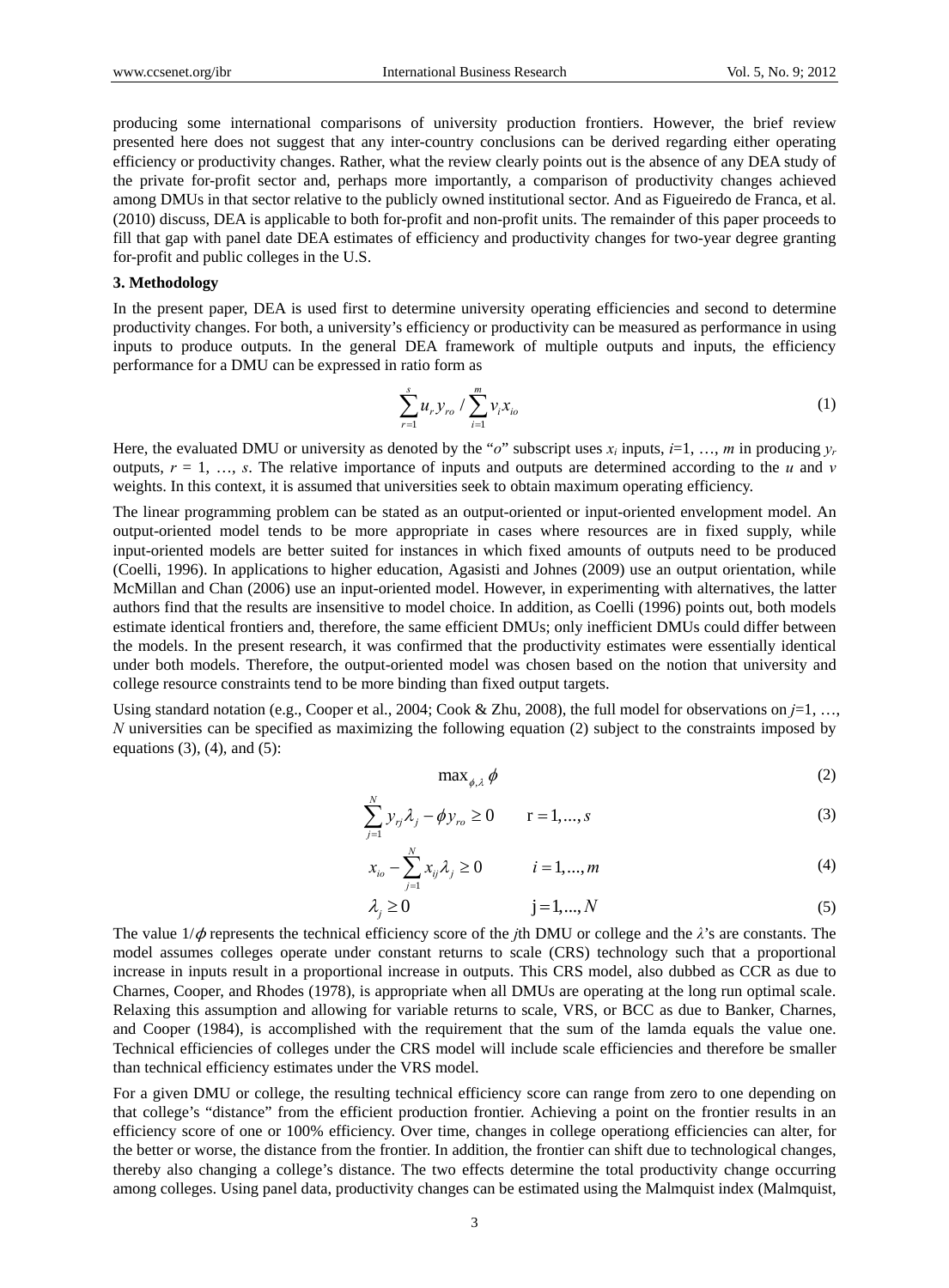1953). The index can be computed as the distance (*D*) of productivity in year *t*+1 relative to year *t* (Fare et al., 1994). Decomposing the index into its individual components gives rise to the expression (e.g., Cooper et al., 2004; Cook & Zhu, 2008).

$$
M_0(x^{t+1}, y^{t+1}, x^t, y^t) = \frac{D_0^{t+1}(x^{t+1}, y^{t+1})}{D_0^{t}(x^t, y^t)} \left[ \left( \frac{D_0^{t}(x^{t+1}, y^{t+1})}{D_0^{t+1}(x^{t+1}, y^{t+1})} \right) \left( \frac{D_0^{t}(x^t, y^t)}{D_0^{t+1}(x^t, y^t)} \right) \right]^{\frac{1}{2}}
$$
(6)

Efficiency changes are captured in the first term of (6) and can yet be further divided into changes created by pure technical or managerial efficiency and changes attributed to scale efficiency. Frontier shifts occur with respect to the second term embedding technology changes. For *M* greater than one, total university productivity is increasing. Productivity regress is accompanied by *M* being less than one. Productivity increases owing to technological improvements can be offset by declines in technical operating efficiencies that could potentially be due to the deterioration in managerial efficiency.

## **4. Data**

The most comprehensive data pertaining to U.S. postsecondary educational institutions is maintained by the U.S. National Center for Education Statistics and made available through the Integrated Postsecondary Education Data System (IPEDS). From IPEDS, data are drawn for publicly owned and privately owned for-profit institutions having the same IPEDS Carnegie Classification and being accredited to offer two-year associate degrees but no higher level degree. Therefore, excluded are the many for-profit institutions offering one-year or less educational opportunities in vocational areas, e.g., culinary and truck driving schools or institutes. Thus, the sample of institutions will likely be appropriate in satisfying the homogeneity preferences of DEA. The data releases for academic years are considerably lagged and, in some instances, the reporting requirements alter the definition or availability of variables and consequently create difficulties for longitudinal analyses. For the present research it was possible to establish panel data for four academic years, 2005-06 through 2008-09. After deleting institutions that did not report any financial, credit hour, or enrollment data, a balanced panel remained for 737 publicly owned colleges and 127 privately owned for-profit colleges.

The data are somewhat limited in terms of what one would prefer to have available for defining college inputs and outputs. The measures chosen, however, do parallel those used in other DEA research reviewed in the previous section of this paper. However, none of those previous DEA studies investigated for-profit higher education and some of the data limitations associated with that sector. Yet, for college inputs it was possible to generate seven measures common to both public and private for-profit colleges; three relate to student inputs and four are connected to management. These are summarized in Table 1 along with their means and standard deviations. Annual, twelve month unduplicated headcount enrollment is the measure for student inputs. In an attempt to mirror some academic characteristics of students, the percent of students returning fall term from the previous fall term is included. In addition, included is the dollar amount of low-income federal grants received by students. That measure can account for the possible provision in meeting the financial needs of students but it could relate to student academic abilities if low-income recipients are entering postsecondary education from low-income underfunded school districts. The four inputs related to managerial decision making include the allocation of college expenditures to support instructional activities, the total value of college assets, the number of full-time faculty members employed, and the average faculty salary.

Both DEA studies and parametric studies of higher education have focused on research level universities and, therefore, multiproduct production that includes undergraduate and graduate education and research. In the present case of U.S. two-year colleges there is only the single output of undergraduate education. A small number of colleges do report contract and grant revenues that have been used as research proxies in other studies. However, because the vast majority of colleges report zero such revenues it would not be appropriate in the DEA analysis to include that output measure. Moreover, it is not likely to be of the academic type research associated with grant revenues at the university level. For educational output, previous studies have used either fall term student enrollments on the one hand or degrees awarded on the other. As somewhat of a compromise, but especially relevant to public universities in the U.S., the present measure of undergraduate education follows that used by Sav (2004) and Sav (2012) and is the full academic year of credit hour production. Unlike fall enrollment measures, this measure accounts for both part and full-time students registered for varying course loads and taking courses throughout the full academic year, including any intersessions and summer terms. Moreover, for the public colleges under the present study it is consistent with the government subsidy models under which colleges receive state supported revenues in return for credit hour production, not conferred degrees. In addition, conferred degrees would be more relevant in a student cohort framework but would not adequately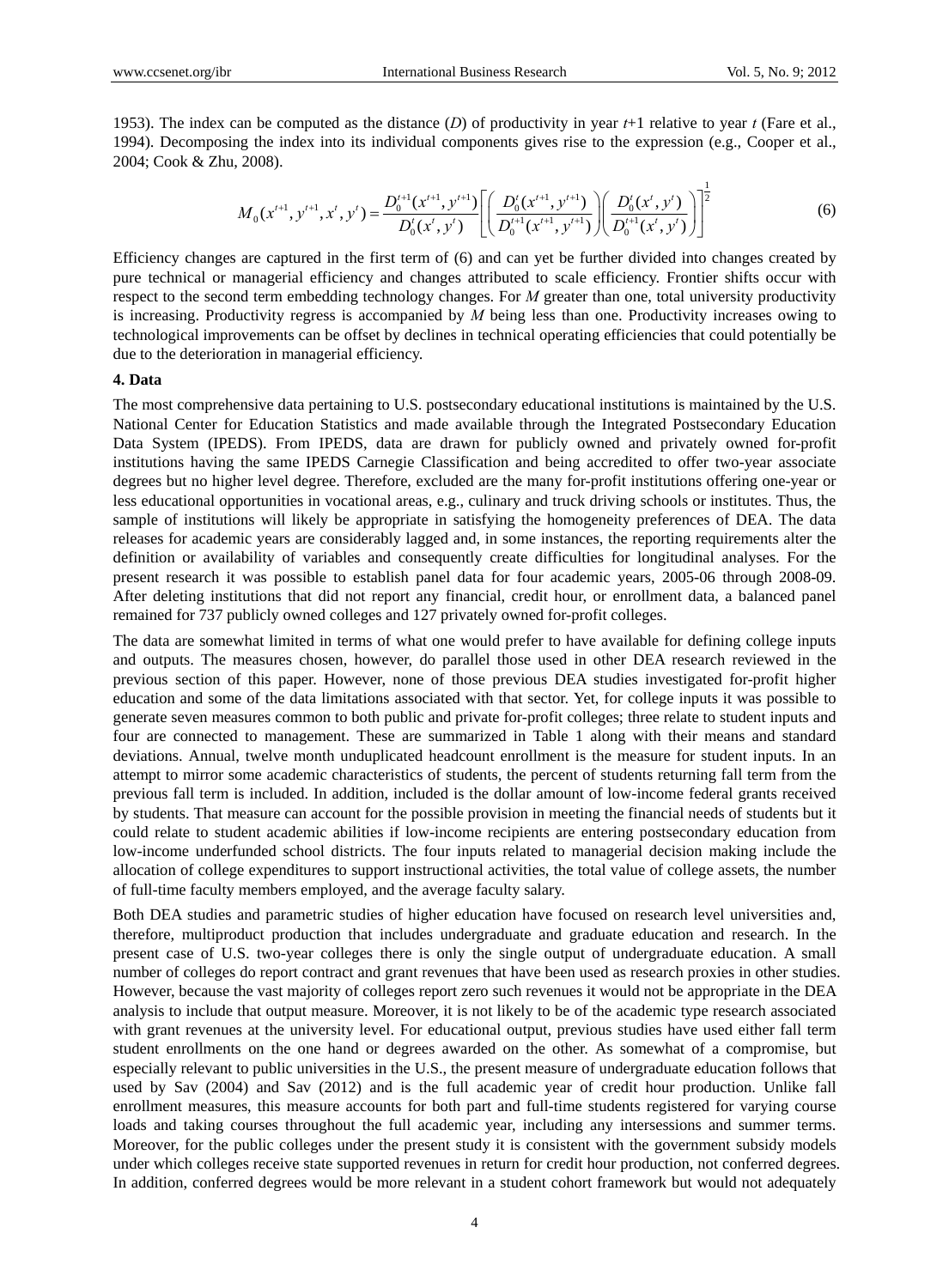capture production spikes occurring in relation to enrollment and credit hour increases during recessionary periods as is the case with the 2005-09 academic period presently under study.

As indicated in the Table 1, two-year public colleges compared to two-year private for-profit colleges produce approximately five times as many credit hours per academic year. However, that comes from more than twelve times as many students. The for-profits report a greater percentage of returning students, hence student retention. On all accounts, the dollar assets and instructional expenditures of publics far exceed that of the for-profits. In addition, the faculty employment is nearly seven times as large at publics compared to for-profits. In contrast, faculty salaries at public colleges are on average only thirty percent higher than faculty salaries at private for-profit colleges.

| Table 1. College Input and Output Means and Standard Deviations |  |
|-----------------------------------------------------------------|--|
|-----------------------------------------------------------------|--|

|                                   |              | Private-For-Profit | Public       |              |
|-----------------------------------|--------------|--------------------|--------------|--------------|
| Variable                          | Mean         | Std. Dev.          | Mean         | Std. Dev.    |
| Annual Unduplicated Enrollment, # | 589          | 523                | 6.816        | 6,783        |
| Returning Students, %             | 64           | 16                 | 57           | 9            |
| Low-Income Student Loans, \$      | $1.53E + 06$ | $1.70E + 06$       | $4.83E + 06$ | $4.73E + 06$ |
| Instructional Support, \$         | $2.28E + 06$ | $2.95E + 06$       | $1.84E + 07$ | $1.74E + 07$ |
| Institutional Assets, \$          | $1.03E + 07$ | $2.17E + 07$       | $4.83E + 06$ | $4.73E + 06$ |
| Faculty Employed, #               | 18           | 19                 | 118          | 99           |
| Average Faculty Salary, \$        | 42.314       | 10,563             | 54,950       | 12.491       |
| Annual Credit Hour Production, #  | 27,130       | 27,594             | 135,115      | 132,692      |
| Observations, #                   | 127          | 127                | 737          | 737          |

#### **5. Results**

DEA estimates of college efficiencies are presented in Table 2. Both the CRS and VRS efficiencies are presented. Of course, the CRS efficiencies are smaller due to the fact that they contain scale inefficiencies. Thus, the last column of Table 2 is the scale efficiency, i.e., the ratio or the CRS to VRS efficiencies. Efficiencies are listed for each academic year. In addition, to account for production variability over time, results are also presented for efficiency estimates at college four-year output and input means.

Under both the CRS and VRS technology assumptions, the DEA results indicate that private for-profit colleges operate at greater efficiency than the publicly owned colleges. That result holds at the mean and median efficiency and in every academic year except 2007-08 where for-profit colleges experience an efficiency decrease. Public college efficiency also declines in that same academic year but the decline is not as severe. If those efficiency declines are in part due to the beginning of the effects of the financial crisis, then it appears that the for-profit sector of two-year colleges bore a greater burden than their publicly owned counterparts. The lesser effect experienced among public colleges may have been the result of some cushioning by already committed tax dollars and budget setting contractual commitments. For the VRS results, for-profit efficiencies are nearly all above 70% whereas public sector efficiencies struggle to get to 65% in any given academic year. When evaluated at the mean levels of production and input usage, more than a ten percentage point difference exists in inter-sector efficiency: for-profit colleges are approximately 77% efficient and public colleges are at 64% efficiency. Additionally, the percent of for-profit colleges that are efficient, i.e., having efficiency scores of 1.0, are almost four times that of public colleges under both the CRS and VRS measures; 15% vs. 4% in the CRS model and 32% vs. 8% in the VRS model.

The scale efficiency results in a given academic year are not of much difference between the two sectors. For further investigation, the returns to scale under which each college operates is determined through a comparison of technical efficiency under non-increasing returns to scale relative to variable returns to scale (Coelli, 1996). Table 2 reports the percent of colleges operating at decreasing, constant, and increasing returns to scale. Both sectors have nearly identical percentages of colleges operating at increasing returns to scale, thereby suggesting that there can be cost advantages in additional production expansion among a the majority of colleges. Cost disadvantages due to decreasing returns to scale and the absence of constant returns to scale is a more prevalent issue in the public compared to the private sector; e.g., 17% of public colleges are estimated to operate under decreasing returns compared to 5% of private colleges. Yet, the overwhelming presence of increasing returns to scale suggests that both college sectors could continue the expansion of production even beyond that which accompanied the recession.

Turning to the more powerful advantages enabled by the panel data, Table 3 provides the Malmquist results. Following the methodological decompositions noted earlier, the total factor productivity changes are presented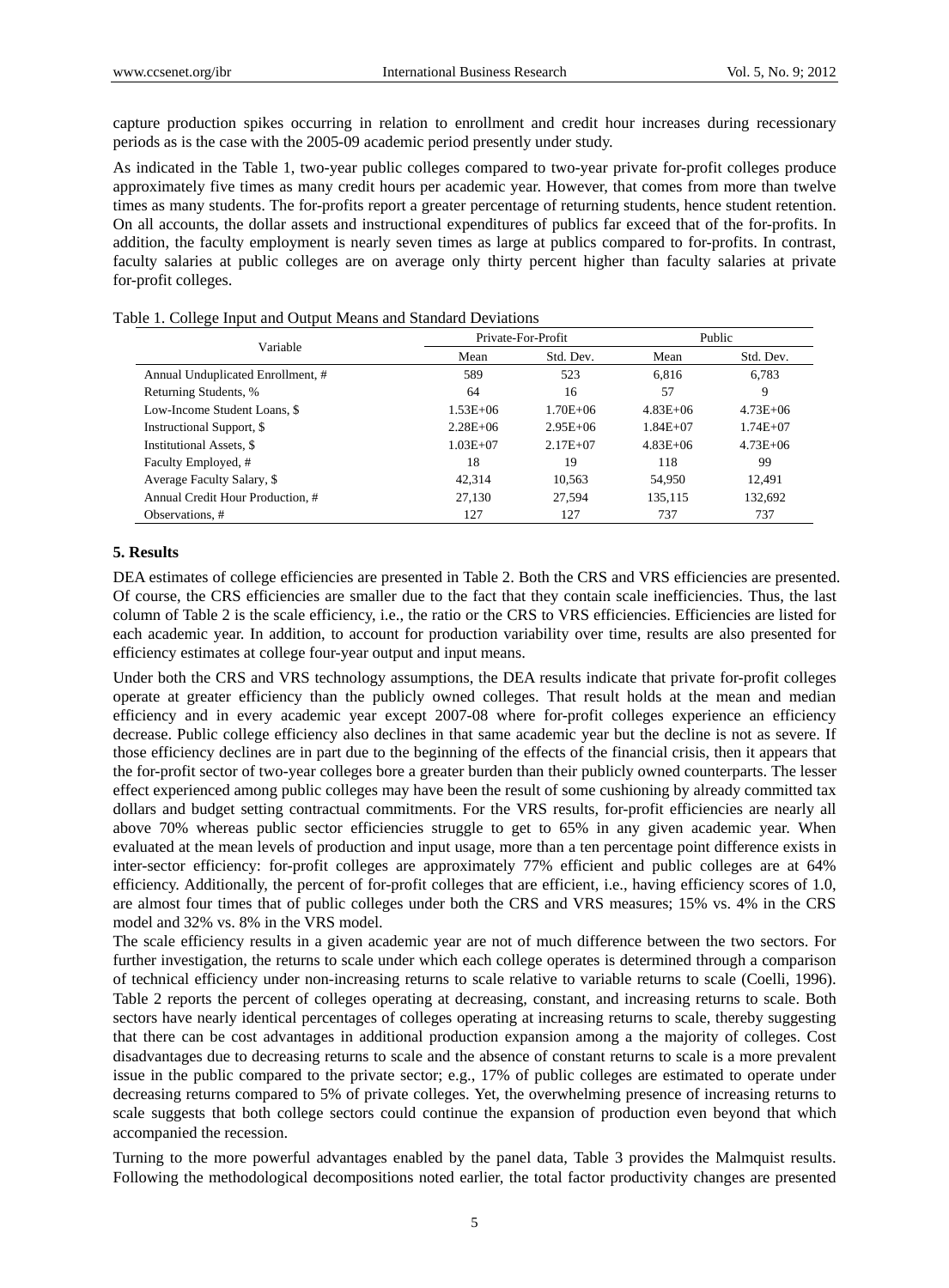along with its component parts beginning with the pure or managerial change and then the scale change. The latter two multiplicatively determine the efficiency change which is then followed by the frontier shift due to technological change.

|                           | Private-For-Profit |           |       | Public           |                  |       |
|---------------------------|--------------------|-----------|-------|------------------|------------------|-------|
|                           | <b>CRS</b> Model   | VRS Model | Scale | <b>CRS</b> Model | <b>VRS</b> Model | Scale |
| 2005-06                   | 0.608              | 0.712     | 0.871 | 0.388            | 0.435            | 0.915 |
| 2006-07                   | 0.729              | 0.788     | 0.932 | 0.587            | 0.638            | 0.929 |
| 2007-08                   | 0.379              | 0.566     | 0.718 | 0.581            | 0.634            | 0.924 |
| 2008-09                   | 0.703              | 0.749     | 0.945 | 0.608            | 0.653            | 0.936 |
| Mean                      | 0.670              | 0.773     | 0.873 | 0.591            | 0.644            | 0.925 |
| Median                    | 0.617              | 0.772     | 0.927 | 0.551            | 0.601            | 0.960 |
| Minimum                   | 0.112              | 0.304     | 0.112 | 0.222            | 0.231            | 0.383 |
| Maximum                   |                    |           |       |                  |                  |       |
| Std. Dev.                 | 0.222              | 0.209     | 0.160 | 0.153            | 0.166            | 0.098 |
| Percent Efficient         | 15%                | 32%       | 17%   | 4%               | 8%               | 5%    |
| Decreasing Returns        |                    |           | 5%    |                  |                  | 17%   |
| <b>Constant Returns</b>   |                    |           | 17%   |                  |                  | 6%    |
| <b>Increasing Returns</b> |                    |           | 79%   |                  |                  | 77%   |

Upon examination of the annual efficiency changes it becomes readily apparent that both private for-profit and public colleges experienced substantial variability across academic years. Most of the variability, however, is present with respect the large changes that occurred in the 2007-08 academic year and is concomitant with the beginning of the financial crisis induced recession. Within both sectors, there occurred fairly large 2007-08 efficiency losses (efficiency change scores < 1) with respect to both managerial and scale efficiencies. That is in stark contrast to the large efficiency gains (scores exceeding 1.0) on both accounts of managerial and scale efficiencies in the previous 2006-07 and in the following 2008-09 academic years.

With regard to inter-sector comparisons, public colleges outperformed private for-profit colleges in the managerial efficiency improvements in both the 2006-07 and 2007-08 academic years. However, in the final 2008-09 academic year of analysis, private college managerial efficiency improvements overpower those attained in the public sector. On average, though, the for-profit managerial efficiency gain was 3.3% compared to 16.8% among the public colleges. Compared to those managerial efficiency changes, nearly the opposite inter-sector changes occurred with respect to changes in scale efficiencies. That is, the mean scale efficiency change of 3.4% among the for-profits exceeds that of 1.1% within the public college sector. At the mean scores, however, the results indicate that managerial and scale efficiency changes are approximately equal (1.033 and 1.034, respectively) in their contribution to the overall mean efficiency changes (1.064) achieved among private colleges. That balance in not present in the public college sector: managerial efficiency changes (1.168) compared to scale efficiency changes (1.011) are by far the largest contributor to the mean efficiency change (1.179).

As Table 3 indicates, it is these efficiency changes relative to technology changes that are responsible for the total factor productivity changes found among both private and public colleges.

In fact, as indicated in Table 3, in both sectors the results largely reflect technological regress, i.e., the mean technological change scores are 0.912 and 0.827 in the private and public sectors, respectively. The efficiency improvements partially but not fully offset that regress to yield the somewhat surprisingly total productivity decline of 3% in both sectors (i.e., scores of 0.971 and 0.970). Again, on an academic year basis, 2007-08 appears to be a possible effect of the financial crisis and the beginning of the recession. But the results indicate that the turmoil induced swift advances in the technology of producing higher education at the two-year college level. That is, compared to the 2006-07 academic year, there occurred a large bump in frontier shifts in 2007-08 for both college sectors but especially so in the private sector as noted by its 2.188 technical efficiency change. That, in fact, led to the only total factor productivity improvement on an academic year basis in either of the sectors.

The final three rows of Table 3 provide additional insights into the distribution of colleges with respect to efficiency changes. Examining the Malmquist total productivity change, 59% of private colleges have productivity changes of less 1.0 or 100%. In the public sector, that climbs to 75%. The distributions confirm that the overall regress is due to the large percentage of colleges having less that 100% technological advancements;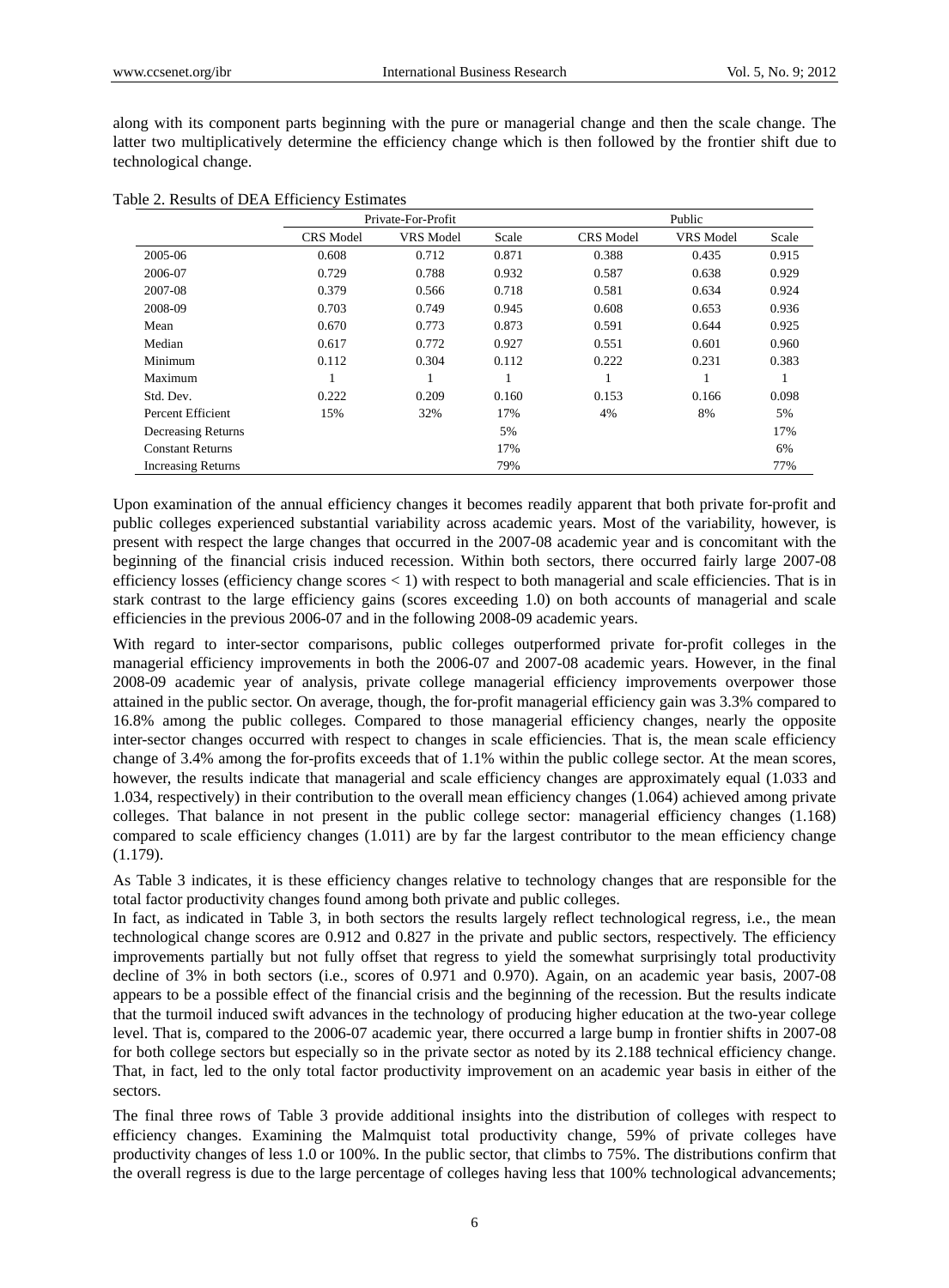in the private sector 90% of colleges fall below 1.0 while in the public sector 99% are in that end of the distribution. Thus, again it is the efficiency improvements that serve to offset the lack of technology improvements, i.e., 66% of private colleges and 96% of public colleges managed efficiency improvements exceeding 100%.

|                           | Mgt   | Scale | Eff   | Tech  | Total |
|---------------------------|-------|-------|-------|-------|-------|
| For-Profit Colleges       |       |       |       |       |       |
| 2006-07                   | 1.137 | 1.045 | 1.188 | 0.781 | 0.928 |
| 2007-08                   | 0.635 | 0.728 | 0.462 | 2.188 | 1.011 |
| 2008-09                   | 1.486 | 1.437 | 2.135 | 0.434 | 0.927 |
| Mean                      | 1.033 | 1.034 | 1.064 | 0.912 | 0.971 |
| Median                    | 1.017 | 1.011 | 1.064 | 0.923 | 0.969 |
| Minimum                   | 0.682 | 0.585 | 0.585 | 0.331 | 0.296 |
| Maximum                   | 1.931 | 1.439 | 2.069 | 1.070 | 1.818 |
| Std. Dev.                 | 0.144 | 0.088 | 0.152 | 0.096 | 0.173 |
| Percent $< 1$             | 28%   | 26%   | 28%   | 90%   | 59%   |
| $Percent = 1$             | 18%   | 9%    | 6%    | 0%    | 0%    |
| Percent > 1               | 54%   | 65%   | 66%   | 10%   | 41%   |
| <b>Public Colleges</b>    |       |       |       |       |       |
| 2006-07                   | 1.526 | 1.02  | 1.556 | 0.618 | 0.961 |
| 2007-08                   | 0.995 | 0.995 | 0.99  | 0.982 | 0.972 |
| 2008-09                   | 1.033 | 1.015 | 1.049 | 0.925 | 0.97  |
| Mean                      | 1.168 | 1.011 | 1.179 | 0.827 | 0.970 |
| Median                    | 1.155 | 1.003 | 1.167 | 0.835 | 0.967 |
| Minimum                   | 0.808 | 0.854 | 0.793 | 0.648 | 0.561 |
| Maximum                   | 1.715 | 1.515 | 1.710 | 1.037 | 1.385 |
| <b>Standard Deviation</b> | 0.125 | 0.043 | 0.121 | 0.063 | 0.067 |
| Percent $> 1$             | 5%    | 36%   | 4%    | 100%  | 75%   |
| $Percent = 1$             | 2%    | 4%    | 0%    | 0%    | 1%    |
| Percent $> 1$             | 93%   | 60%   | 96%   | 0%    | 24%   |

| Table 3. Results of Malmquist Efficiency and Productivity Change Estimates |  |  |
|----------------------------------------------------------------------------|--|--|
|                                                                            |  |  |

Note: Technical Efficiency Change (Eff) = Management Efficiency Change (Mgt) x Scale. Efficiency Change (Scale) and Total Productivity Change (Total) = Eff x Technological Change (Tech).

## **6. Conclusions**

This paper set out to investigate and compare the efficiency and productivity changes of private for-profit colleges to that of publicly owned and operated colleges. That was accomplished using panel data covering the 2005-09 academic years for two-year degree granting colleges in the U.S. Data envelopment analysis (DEA) was employed to estimate annual operating efficiencies under both constant and variable returns to scale models and to determine scale efficiencies. Panel data further enabled the estimation and comparison of inter-sector productivity changes via the Malmquist index and a decomposition of such changes into that which could be attributed to managerial, scale, efficiency, and technological changes. Given the academic years included in the analysis, the paper sought to offer some insights into the possible effects on colleges of the financial crisis.

The paper offers the following general observations:

- Compared to publicly owned two-year degree granting colleges, private for-profit colleges achieved higher operating efficiencies over the 2005-09 academic years. That was found to hold under both returns to scale models. Under variable returns to scale, 32% of for-profit colleges were efficient compared to 8% in the public sector.
- Both sectors experienced efficiency decreases that accompanied the beginning to the financial crisis in the 2007-08 academic year. However, the for-profit sector experienced a substantially larger impact.
- The proportion of colleges operating under increasing returns to scale technology was essentially the same at 77% to 79% in both sectors, thereby indicating that both may have cost advantages with respect to increased production.
- Results from decomposition of the Malmquist index indicated that both sectors, on average, experienced managerial, as well as scale, efficiency improvements. Among private colleges, those two gains were balanced at 3.3% on average. Among publics, the managerial gain of nearly 17% far exceeded the 1.1% scale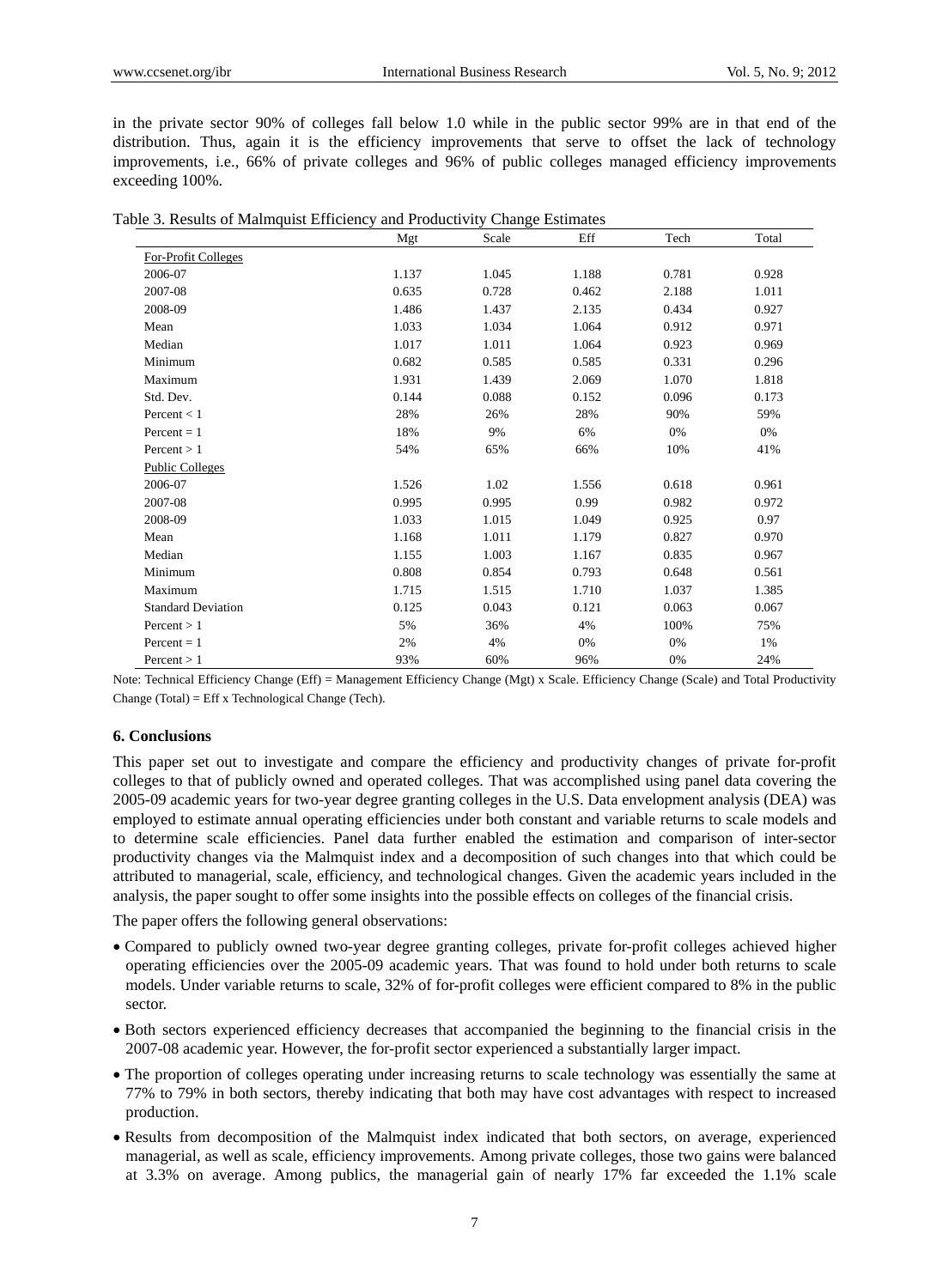improvement.

- Efficiency improvements present in both sectors were hampered by technological regress as evidenced by a mean index of 0.912 among private colleges and 0.827 among public colleges.
- Thus, overall productivity declined in both college sectors. Interestingly, the decline was identical with an overall Malmquist index of 0.97 or 3% fall in productivity.
- The results indicate instability associated with the 2007-08 academic year. In fact, countering the above, operating efficiency took a dramatic fall while technological change reversed course. The latter was strong enough among private for-profit colleges to overpower the efficiency decline and produce the only annual productivity gain for either sector. That productivity gain amounted to 1.1%.

Comparing the results presented here to the three existing DEA longitudinal studies, there are obvious differences in the one means of comparison, viz., productivity changes. The most recent of those three studies find productivity gains of 9.4% and 8.5% among Italian and English universities (Agasisti & Johnes, 2009). Those productivities, however, are for the 2001-04 academic years and, therefore, completely predate the financial crisis. In addition they include universities producing graduate education and research but do not allow for differences in ownership structures, in particular the entry of for-profits into higher education. Thus, the present study is believed to be the first to provide DEA efficiency and productivity comparisons between private for-profit and public institutions of higher education and to include academic years that offer potential insights into the efficiency and productivity changes brought about by the financial crisis. It is hoped that future research can focus on (1) determining the extent to which higher education institutions in other countries responded to and were affected by the financial crisis and (2) the effects of the growing international presence of for-profit colleges and universities and its relevance to the public provision of higher education. Of course, the extent to which the for-profit and public differences or lack thereof found herein are sustainable is critically dependent upon future academic years of production and management and, therefore, research.

#### **References**

- Agasisti, T., & Johnes, G. (2009). Beyond frontiers: comparing the efficiency of higher education decision-making units across more than one country. *Education Economics, 17*(1), 59-79. http://dx.doi.org/10.1080/09645290701523291
- Ahn, T., Charnes, A., & Cooper, W. W. (1988). Some statistical and DEA evaluations of relative efficiencies of public and private institutions of higher learning. *Socio-Economic Planning Sciences, 22*(6), 259-269. http://dx.doi.org/10.1016/0038-0121(88)90008-0
- Athanassopoulos, A. D., & Shale, E. (1997). Assessing the comparative efficiency of higher education institutions in the UK by means of data envelopment analysis. *Education Economics, 5*(2), 117-134. http://dx.doi.org/10.1080/09645299700000011
- Avkiran, N. K. (2001). Investigating technical and scale efficiencies of Australian Universities through data envelopment analysis. *Socio-Economic Planning Sciences, 35*(1), 57-80. http://dx.doi.org/10.1016/S0038-0121(00)00010-0
- Banker, R. D., Charnes, A., & Cooper, W. W. (1984). Some models for estimating technical and scale inefficiencies in data envelopment analysis. *Management Science, 30*, 1078-1092. http://dx.doi.org/10.1287/mnsc.30.9.1078
- Beasley, J. E. (1990). Comparing university departments. *Omega, 18*(2), 171-183. http://dx.doi.org/10.1016/0305-0483(90)90064-G
- Beasley, J. E. (1995). Determining teaching and research efficiencies. *Journal of the Operational Research Society, 46*(4), 441-452. http://dx.doi.org/10.2307/2584592
- Bolli, T. (2011). The gloval production frontier of universities. *KOF Working Papers*, Meeting SSES 2011, Lucerne, Switzerland, June 10, 1-15.
- Breu, T. M., & Raab, R. L. (1994). Efficiency and perceived quality of the nation's 'top 25' National Universities and National Liberal Arts Colleges: An application of data envelopment analysis to higher education. *Socio-Economic Planning Sciences, 28*(1), 33-45. http://dx.doi.org/10.1016/0038-0121(94)90023-X
- Castano, M. C., & Cabanda, E. (2007). Sources of efficiency and productivity growth in the Philippine state universities and colleges: a non-parametric approach. *International Business and Economics Research Journal, 6*(6), 79-90.
- Casu, B., & Thanassoulis, E. (2006). Evaluating cost efficiency in central administrative services in UK